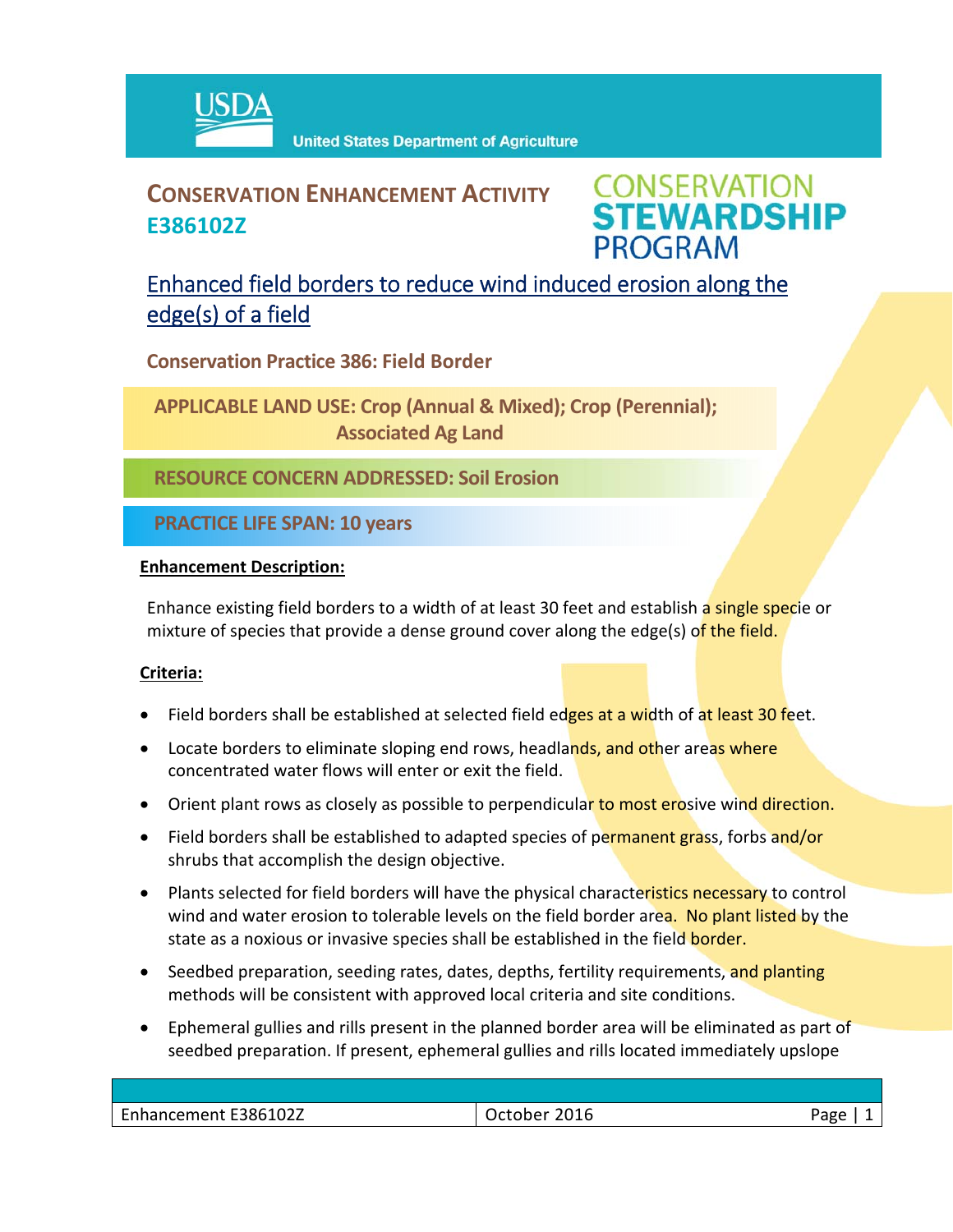

**United States Department of Agriculture** 

from the planned border area need to be treated to ensure more of a sheet flow into the planned border area.

# **CONSERVATION<br>STEWARDSHIP PROGRAM**

- Field border establishment, in conjunction with other practices, will be timed so that the soil will be adequately protected during the critical erosion period(s).
- Establish stiff‐stemmed, upright grasses, grass/legumes or forbs to trap water‐ borne soil particles.
- The amount of surface and/or canopy cover needed from the field border shall be determined using current approved water and wind erosion prediction technology. Soil erosion estimates shall account for the effects of other practices in the management system.
- Operation and maintenance requirements:
	- o Repair storm damage.
	- o Remove sediment from above, within and along the leading edge of the field border when accumulated sediment either alters the function of the field border or threatens the degradation of the planted species.
	- o Shut off sprayers and raise tillage equipment to avoid damage to field borders.
	- o Shape and reseed border areas damaged by animals, chemicals, tillage, or equipment traffic.
	- o Do not use the field border as a hay yard or machinery parking lot for any extended period of time, especially if doing so will damage or impair the function of the field border.
	- o Maintain desired vegetative communities and plant vigor by liming, fertilizing, mowing, disking, or burning and controlling noxious and invasive weeds to sustain effectiveness of the border.
	- o Repair and reseed ephemeral gullies and rills that develop in the border.
	- o Minimally invasive vertical tillage (e.g. paraplowing) may be performed in rare cases where compaction and vehicle traffic have degraded the field border function. The purpose of the tillage is strictly to relieve soil compaction and increase infiltration rates so as to provide a better media for reestablishment of vegetation and field border function.
	- o When managing for wildlife, maintenance activities that result in disturbance of vegetation should not be conducted during the primary nesting, fawning and calving

| Enhancement E386102Z | October 2016 | Page |
|----------------------|--------------|------|
|                      |              |      |